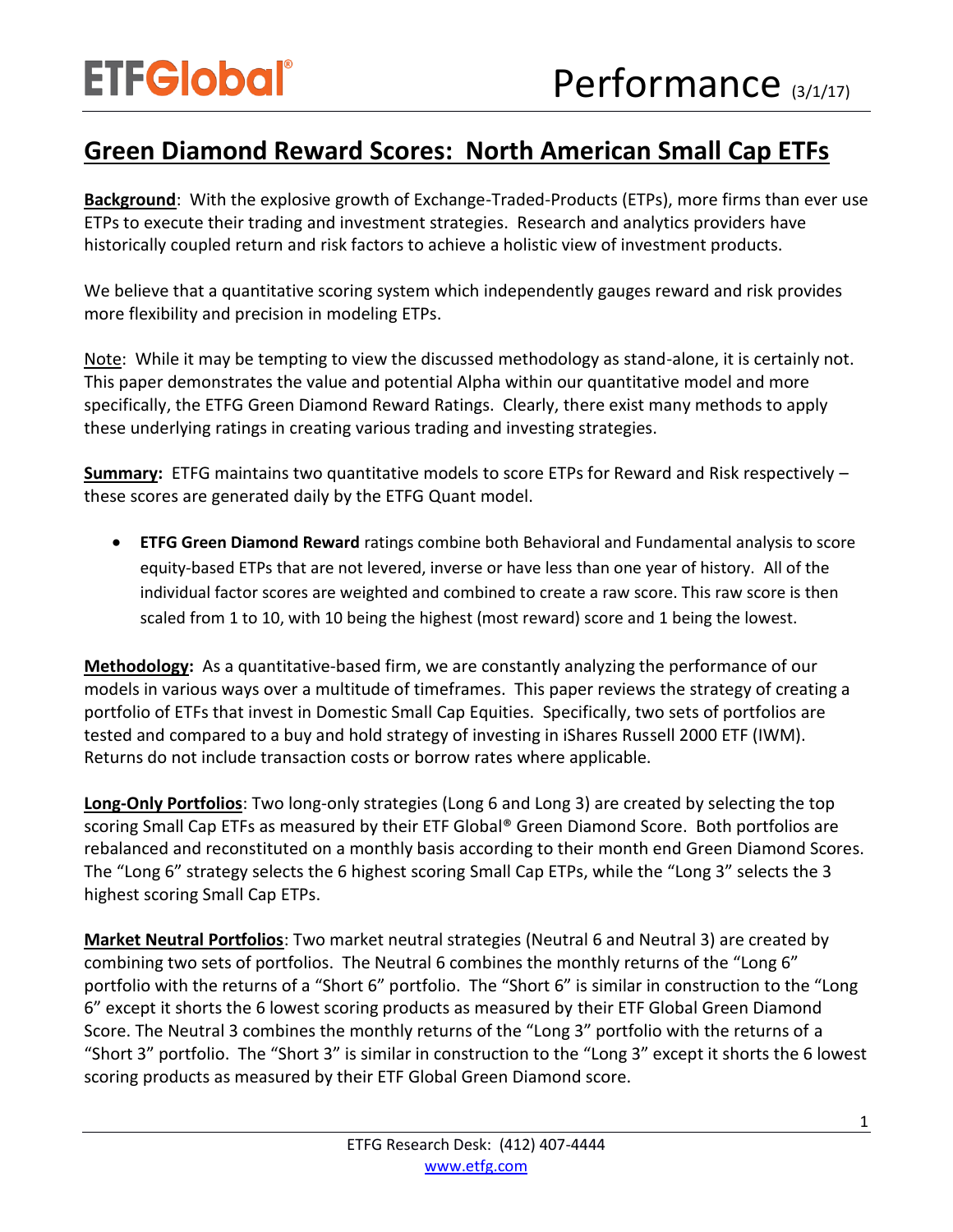**Conclusion:** A monthly rotation strategy that invests in the highest scoring Domestic Small Cap ETPs outperforms a buy and hold strategy on both an absolute return basis and a risk-adjusted return basis. A significant gain the Sharpe Ratio can be achieved by creating a market neutral strategy that takes long positions in the highest scoring products, while shorting the products with the lowest scores.

Sophisticated traders can use the net exposure to the underlying constituents of the products to create a pure equity market neutral strategy that may further enhance the return profile of the strategy.

For Research Inquiries: research@etfg.com or (412) 407-4444

| <b>Green Diamond Reward Scores: North America Small Cap ETFS</b> |      |                   |                   |                  |                  |                  |
|------------------------------------------------------------------|------|-------------------|-------------------|------------------|------------------|------------------|
| <b>Month</b>                                                     | Year | <b>Top 6 Long</b> | <b>Top 3 Long</b> | <b>Neutral 6</b> | <b>Neutral 3</b> | <b>Benchmark</b> |
| <b>October</b>                                                   | 2012 | $-2.75%$          | $-2.92%$          | $-0.70%$         | $-0.18%$         | $-2.17%$         |
| <b>November</b>                                                  | 2012 | 0.86%             | 0.73%             | 0.44%            | 0.99%            | 0.55%            |
| <b>December</b>                                                  | 2012 | 3.45%             | 3.35%             | 0.60%            | 0.85%            | 3.62%            |
| January                                                          | 2013 | 6.41%             | 6.45%             | 0.58%            | $-0.57%$         | 6.24%            |
| <b>February</b>                                                  | 2013 | 1.07%             | 1.19%             | 0.24%            | $-0.38%$         | 1.00%            |
| <b>March</b>                                                     | 2013 | 4.65%             | 4.85%             | 0.94%            | 0.83%            | 4.66%            |
| <b>April</b>                                                     | 2013 | $-0.58%$          | $-0.31%$          | $-0.24%$         | $-0.06%$         | $-0.35%$         |
| <b>May</b>                                                       | 2013 | 3.49%             | 4.49%             | $-1.16%$         | $-0.41%$         | 3.93%            |
| June                                                             | 2013 | $-2.53%$          | $-2.90%$          | $-1.05%$         | $-1.16%$         | $-0.82%$         |
| July                                                             | 2013 | 7.36%             | 7.39%             | 0.13%            | 0.19%            | 7.33%            |
| <b>August</b>                                                    | 2013 | $-1.86%$          | $-1.37%$          | 0.61%            | 1.18%            | $-3.16%$         |
| September                                                        | 2013 | 6.12%             | 6.16%             | 0.82%            | 1.21%            | 6.49%            |
| <b>October</b>                                                   | 2013 | 2.88%             | 2.82%             | $-0.40%$         | $-0.52%$         | 2.42%            |
| <b>November</b>                                                  | 2013 | 1.75%             | 2.45%             | $-0.48%$         | $-0.76%$         | 3.96%            |
| <b>December</b>                                                  | 2013 | 2.21%             | 2.40%             | 0.56%            | 0.38%            | 2.02%            |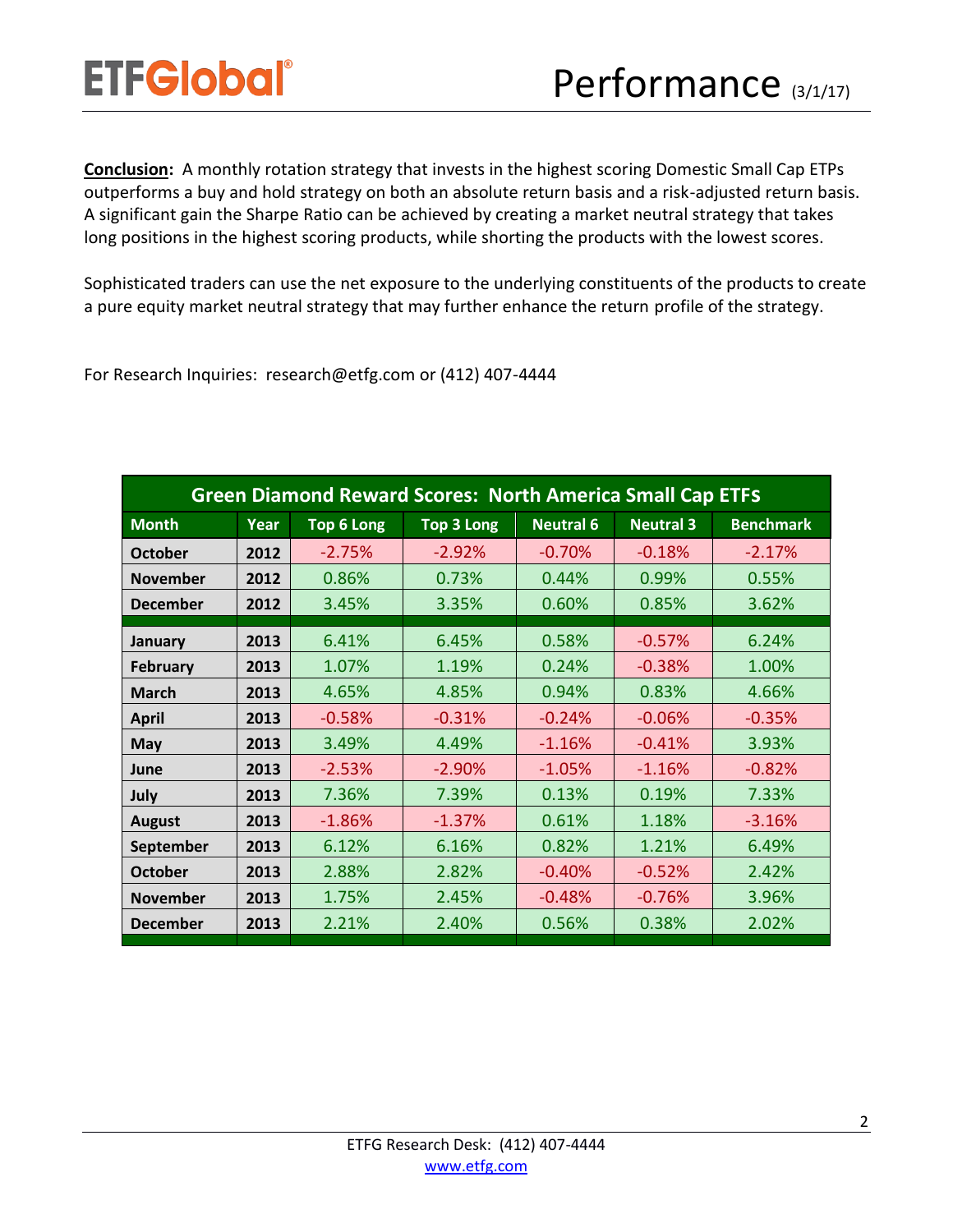| <b>Green Diamond Reward Scores: North America Small Cap ETFS</b> |      |                   |                   |                  |                  |                  |
|------------------------------------------------------------------|------|-------------------|-------------------|------------------|------------------|------------------|
| <b>Month</b>                                                     | Year | <b>Top 6 Long</b> | <b>Top 3 Long</b> | <b>Neutral 6</b> | <b>Neutral 3</b> | <b>Benchmark</b> |
| January                                                          | 2014 | $-2.94%$          | $-2.45%$          | 0.11%            | 0.28%            | $-2.77%$         |
| February                                                         | 2014 | 4.74%             | 4.63%             | $-0.20%$         | $-0.46%$         | 4.78%            |
| <b>March</b>                                                     | 2014 | 0.93%             | 0.36%             | 0.56%            | 0.36%            | $-0.75%$         |
| <b>April</b>                                                     | 2014 | $-2.96%$          | $-3.77%$          | $-0.54%$         | $-0.42%$         | $-3.75%$         |
| <b>May</b>                                                       | 2014 | 0.41%             | 0.38%             | 0.00%            | 0.02%            | 0.79%            |
| June                                                             | 2014 | 5.43%             | 5.68%             | 0.34%            | 0.06%            | 5.27%            |
| July                                                             | 2014 | $-4.83%$          | $-4.54%$          | 0.38%            | 0.28%            | $-6.05%$         |
| <b>August</b>                                                    | 2014 | 4.59%             | 4.87%             | 0.28%            | 0.30%            | 4.83%            |
| September                                                        | 2014 | $-4.39%$          | $-4.40%$          | 0.66%            | 0.56%            | $-5.93%$         |
| <b>October</b>                                                   | 2014 | 4.50%             | 5.07%             | 1.48%            | 1.42%            | 6.59%            |
| <b>November</b>                                                  | 2014 | 1.52%             | 1.66%             | 1.08%            | 0.65%            | 0.11%            |
| <b>December</b>                                                  | 2014 | 2.52%             | 1.93%             | 1.32%            | 0.83%            | 2.89%            |
| January                                                          | 2015 | $-2.67%$          | $-2.34%$          | 1.38%            | 0.88%            | $-3.28%$         |
| February                                                         | 2015 | 5.80%             | 5.55%             | 0.01%            | 0.03%            | 5.95%            |
| <b>March</b>                                                     | 2015 | 0.86%             | 1.48%             | $-0.58%$         | $-0.23%$         | 1.77%            |
| <b>April</b>                                                     | 2015 | $-1.58%$          | $-2.00%$          | $-1.61%$         | $-1.69%$         | $-2.56%$         |
| May                                                              | 2015 | 0.83%             | 2.09%             | $-0.13%$         | 0.54%            | 2.24%            |
| June                                                             | 2015 | 0.26%             | $-0.45%$          | 0.11%            | $-0.12%$         | 0.78%            |
| July                                                             | 2015 | $-0.14%$          | $-0.58%$          | 1.76%            | 2.67%            | $-1.10%$         |
| <b>August</b>                                                    | 2015 | $-5.21%$          | $-5.78%$          | 0.16%            | 0.17%            | $-6.31%$         |
| September                                                        | 2015 | $-4.37%$          | $-3.89%$          | $-0.38%$         | 0.00%            | $-4.94%$         |
| <b>October</b>                                                   | 2015 | 6.70%             | 6.40%             | 0.54%            | 0.08%            | 5.62%            |
| <b>November</b>                                                  | 2015 | 2.31%             | 2.53%             | $-0.30%$         | $-0.47%$         | 3.26%            |
| <b>December</b>                                                  | 2015 | $-5.02%$          | $-5.13%$          | $-0.32%$         | $-0.21%$         | $-5.03%$         |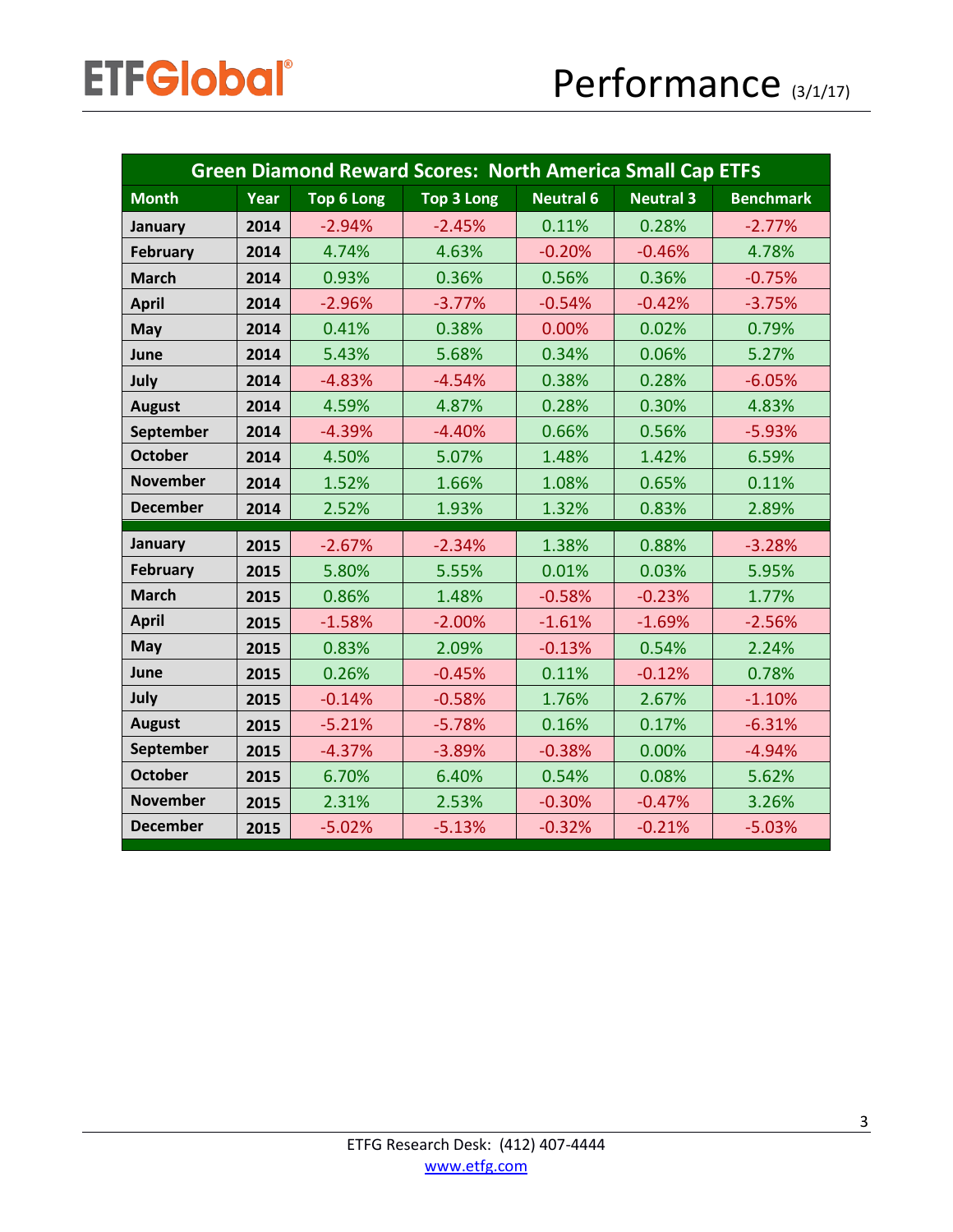| <b>Green Diamond Reward Scores: North America Small Cap ETFS</b> |      |            |                   |                  |                  |                  |
|------------------------------------------------------------------|------|------------|-------------------|------------------|------------------|------------------|
| <b>Month</b>                                                     | Year | Top 6 Long | <b>Top 3 Long</b> | <b>Neutral 6</b> | <b>Neutral 3</b> | <b>Benchmark</b> |
| January                                                          | 2016 | $-7.17%$   | $-7.61%$          | 1.09%            | 1.49%            | $-8.58%$         |
| <b>February</b>                                                  | 2016 | $-3.57%$   | $-4.71%$          | 0.42%            | $-1.14%$         | $-0.22%$         |
| <b>March</b>                                                     | 2016 | 15.10%     | 10.55%            | 1.42%            | 0.78%            | 8.01%            |
| <b>April</b>                                                     | 2016 | 1.73%      | 2.28%             | 0.17%            | 0.79%            | 1.67%            |
| May                                                              | 2016 | $-1.15%$   | $-2.84%$          | $-1.51%$         | $-2.50%$         | 2.24%            |
| June                                                             | 2016 | $-0.18%$   | $-0.02%$          | 0.08%            | $-0.04%$         | $-0.02%$         |
| July                                                             | 2016 | 5.83%      | 6.03%             | 0.31%            | 0.08%            | 5.30%            |
| <b>August</b>                                                    | 2016 | 2.11%      | 2.50%             | 0.42%            | 0.63%            | 1.78%            |
| September                                                        | 2016 | 1.10%      | 1.07%             | 0.34%            | 0.26%            | 0.80%            |
| <b>October</b>                                                   | 2016 | $-5.76%$   | $-5.55%$          | $-0.95%$         | $-0.88%$         | $-4.98%$         |
| <b>November</b>                                                  | 2016 | 12.66%     | 13.45%            | 0.12%            | 0.86%            | 11.51%           |
| <b>December</b>                                                  | 2016 | 2.01%      | 2.06%             | $-0.44%$         | $-3.28%$         | 2.46%            |
| January                                                          | 2017 | $-1.16%$   | $-1.02%$          | 0.06%            | 0.41%            | $-0.42%$         |
| <b>February</b>                                                  | 2017 | 1.62%      | 1.07%             | $-0.22%$         | $-0.31%$         | 2.64%            |

| <b>Summary</b> |                  |                  |          |          |            |  |
|----------------|------------------|------------------|----------|----------|------------|--|
|                | Top <sub>6</sub> | Top <sub>3</sub> | 6 Combo  | 3 Combo  | <b>IWM</b> |  |
| 2012           | 1.47%            | 1.06%            | 0.34%    | 1.66%    | 1.93%      |  |
| 2013           | 35.04%           | 38.56%           | 0.52%    | $-0.12%$ | 38.70%     |  |
| 2014           | 9.09%            | 8.96%            | 5.59%    | 3.96%    | 5.04%      |  |
| 2015           | $-3.01%$         | $-2.91%$         | 0.60%    | 1.62%    | $-4.48%$   |  |
| 2016           | 22.40%           | 16.15%           | 1.45%    | $-0.36%$ | 20.10%     |  |
| 2017           | 0.44%            | 0.03%            | $-0.22%$ | $-0.31%$ | 2.22%      |  |
| <b>Total</b>   | 78.23%           | 72.10%           | 8.52%    | 7.53%    | 74.13%     |  |
| Annualized     | 13.98%           | 13.08%           | 1.87%    | 1.66%    | 13.38%     |  |
| Ann. St Dev    | 15.24%           | 14.96%           | 2.53%    | 2.91%    | 14.58%     |  |
| Sharpe         | 0.917            | 0.874            | 0.738    | 0.570    | 0.917      |  |

\*Reflects no borrowing or transaction costs and spans inception (9/30/12) through current date